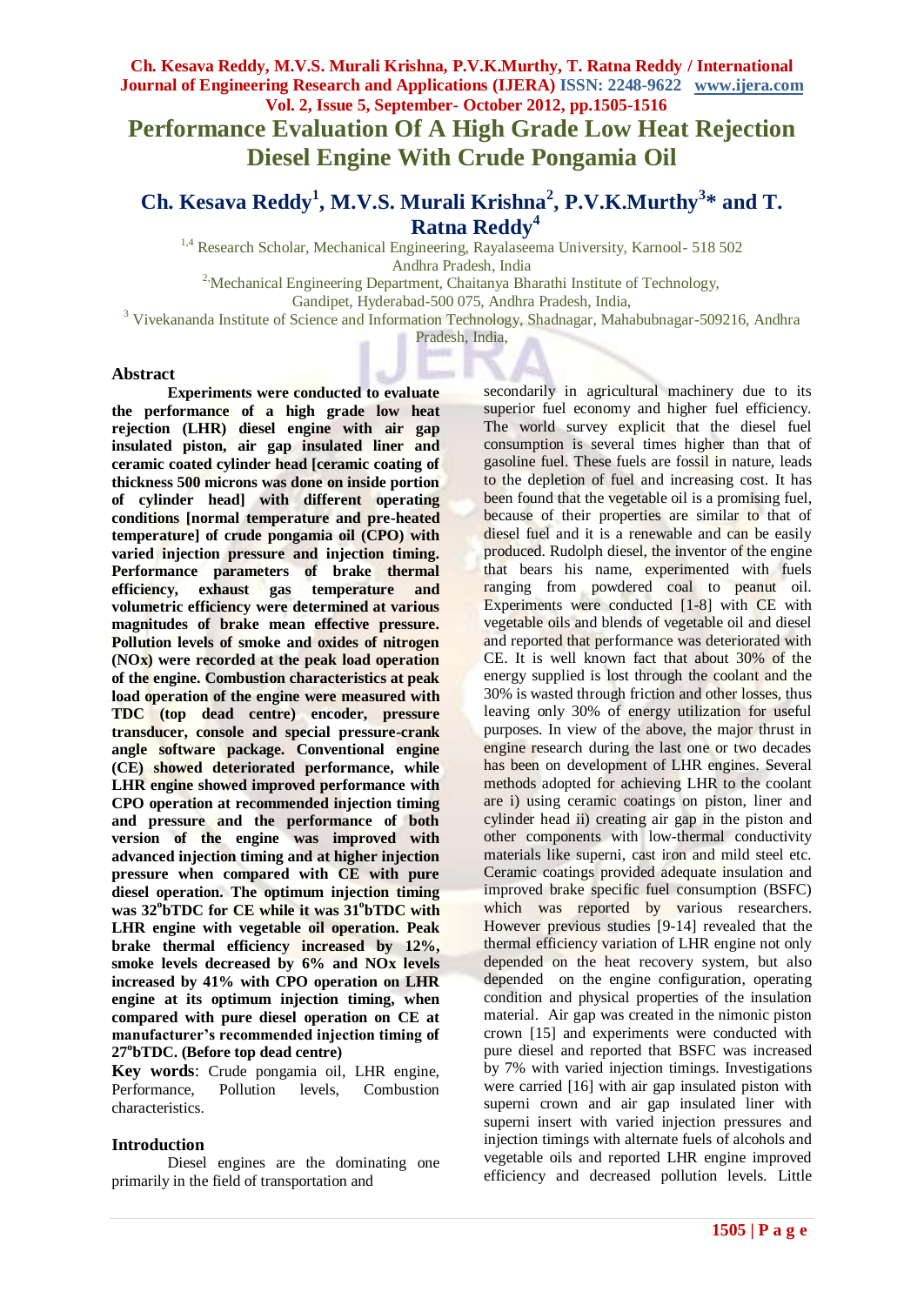literature was available in evaluating the performance of LHR engine with air gap insulated piston and air gap insulated liner with ceramic coated cylinder head with varying engine parameters at different operating conditions of the vegetable oil. The present paper attempted to evaluate the performance of LHR engine, which contained an air gap insulated piston air gap insulated liner and ceramic coated cylinder head with different operating conditions of CPO with varying engine parameters of change of injection

pressure and timing and compared with CE at recommended injection timing and injection pressure.

#### **Experimental Programme**

The properties of vegetable oil were taken from the Reference- 16.

Fig.1gave the details of insulated piston, insulated liner and ceramic coated cylinder head employed in the experimentation.



**Fig.1. Assembly details of insulated piston, insulated liner and ceramic coated cylinder head** 

The low heat rejection diesel engine contained a two-part piston - the top crown made of low thermal conductivity material, superni-90 was screwed to aluminum body of the piston, providing a 3mm-air gap in between the crown and the body of the piston. The optimum thickness of air gap in the air gap piston was found to be 3-mm [15] for better performance of the engine with superni inserts with diesel as fuel. A superni-90 insert was screwed to the top portion of the liner in such a manner that an air gap of 3-mm was maintained between the insert and the liner body. Partially stabilized zirconium (PSZ) of thickness 500 microns was coated on inside portion of cylinder head.

Experimental setup used for the investigations of LHR diesel engine with crude pongamia oil (CPO) was shown in Fig.2.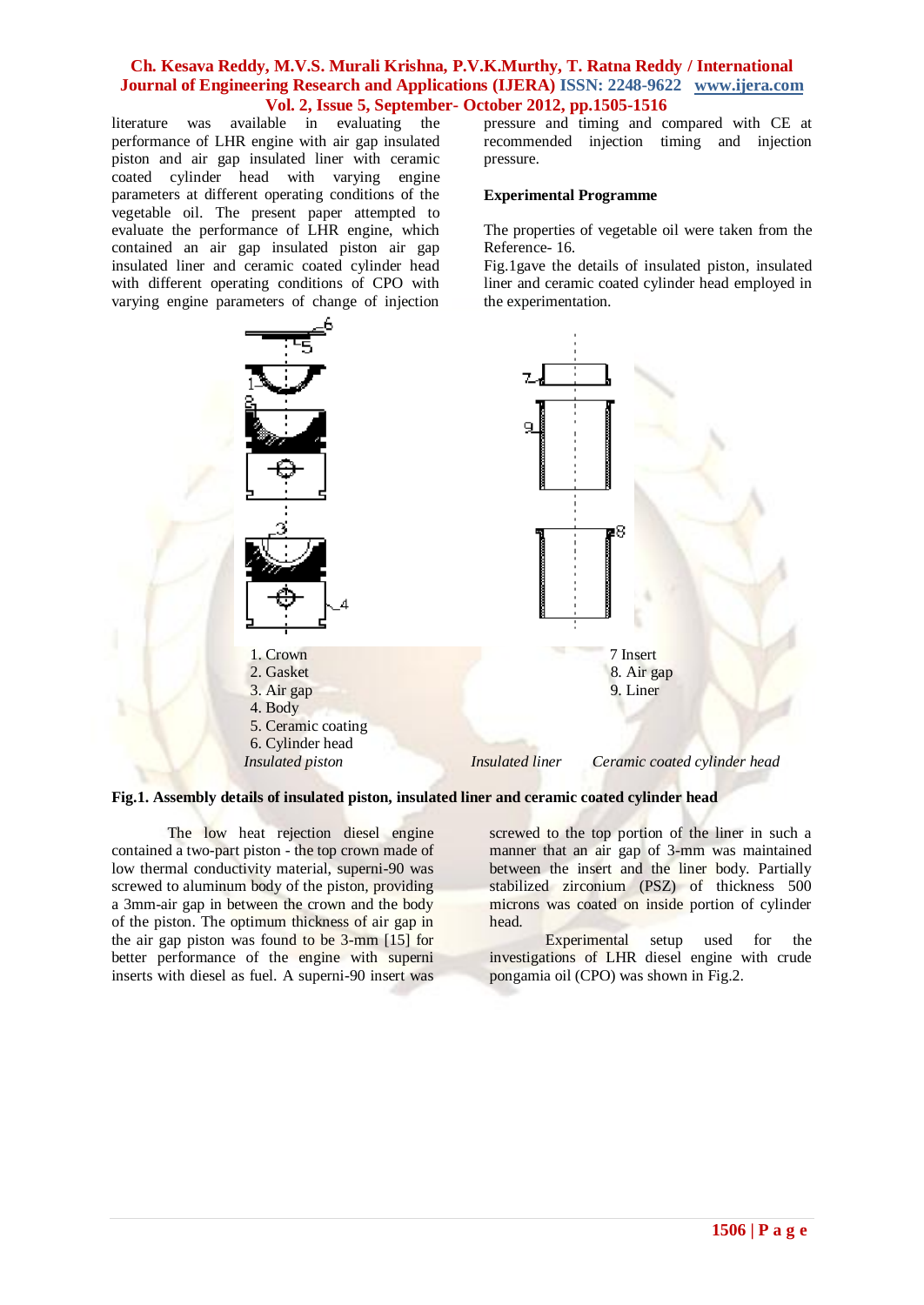

1.Engine, 2.Electical Dynamo meter, 3.Load Box, 4.Orifice meter, 5.U-tube water manometer, 6.Air box, 7.Fuel tank, 8, Pre-heater, 9.Burette, 10. Exhaust gas temperature indicator, 11.AVL Smoke meter, 12.Netel Chromatograph NOx Analyzer, 13.Outlet jacket water temperature indicator, 14. Outlet-jacket water flow meter, 15.Piezo-electric pressure transducer, 16.Console, 17.TDC encoder, 18.Pentium Personal Computer and 19. Printer.

# **Fig.2 Experimental Set-up**

CE had an aluminum alloy piston with a bore of 80-mm and a stroke of 110-mm. The rated output of the engine was 3.68 kW at a rate speed of 1500 rpm. The compression ratio was 16:1 and manufacturer's recommended injection timing and injection pressures were 27°bTDC and 190 bar respectively. The fuel injector had 3-holes of size 0.25-mm. The combustion chamber consisted of a direct injection type with no special arrangement for swirling motion of air. The engine was connected to electric dynamometer for measuring brake power of the engine. Burette method was used for finding fuel consumption of the engine. Air-consumption of the engine was measured by air-box method. The naturally aspirated engine was provided with water-cooling system in which inlet temperature of water was maintained at  $60^{\circ}$ C by adjusting the water flow rate. Engine oil was provided with a pressure feed system. No temperature control was incorporated, for measuring the lube oil temperature. Copper shims of suitable size were provided in between the pump body and the engine frame, to vary the injection timing and its effect on the performance of the engine was studied, along with the change of injection pressures from 190 bar to 270 bar (in steps of 40 bar) using nozzle testing device. The maximum injection pressure was restricted to 270 bar due to practical difficulties involved. Exhaust gas temperature (EGT) was measured with thermocouples made of iron and iron-constantan. Pollution levels of smoke and  $NO<sub>x</sub>$  were recorded by AVL smoke meter and Netel Chromatograph NOx analyzer respectively at the peak load operation of the engine. Piezo electric transducer, fitted on the cylinder head to measure pressure in the combustion chamber was connected to a

console, which in turn was connected to Pentium personal computer. TDC encoder provided at the extended shaft of the dynamometer was connected to the console to measure the crank angle of the engine. A special  $P-\theta$  software package evaluated the combustion characteristics such as peak pressure (PP), time of occurrence of peak pressure (TOPP), maximum rate of pressure rise (MRPR) and time of occurrence of maximum rate of pressure rise (TOMRPR) from the signals of pressure and crank angle at the peak load operation of the engine. Pressure-crank angle diagram was obtained on the screen of the personal computer

### **Results and Discussion A. Performance Parameters**

The variation of brake thermal efficiency (BTE) with brake mean effective pressure (BMEP) in the conventional engine (CE) with CPO, at various injection timings at an injection pressure of 190 bar, was shown in Fig.3. The variation of BTE with BMEP with pure diesel operation on CE at recommended injection timing was also shown for comparison purpose. CE with vegetable oil showed the deterioration in the performance for entire load range when compared with the pure diesel operation on CE at recommended injection timing. Although carbon accumulations on the nozzle tip might play a partial role for the general trends observed, the difference of viscosity between the diesel and vegetable oil provided a possible explanation for the deterioration in the performance of the engine with vegetable oil operation. In addition, less air entrainment by the fuel spay suggested that the fuel spray penetration might increase and resulted in more fuel reaching the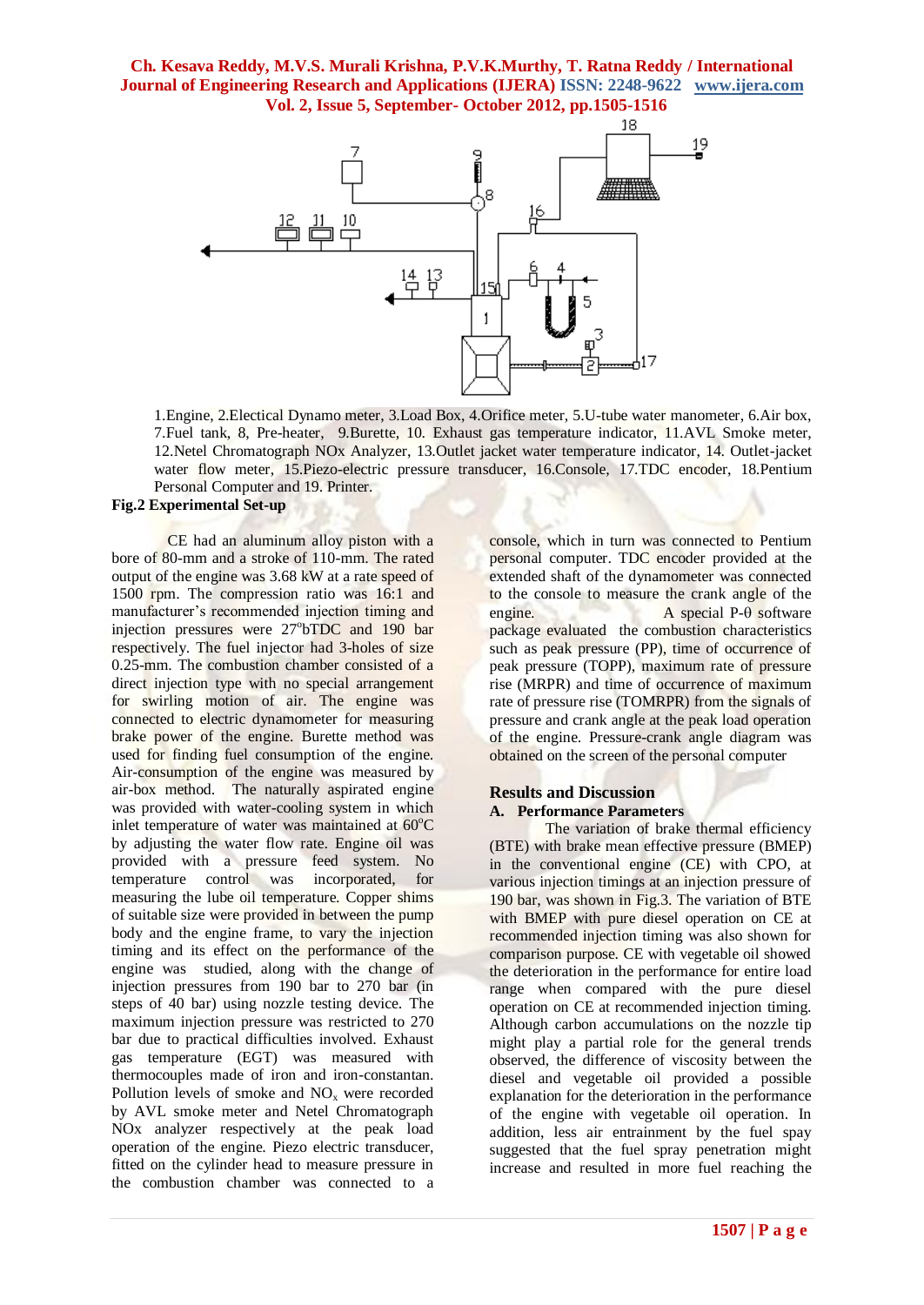combustion chamber walls. Furthermore droplet mean diameters (expressed as Sauter mean) are larger for vegetable oil leading to reduce the rate of heat release as compared with diesel fuel. This also, contributed the higher ignition (chemical) delay of the vegetable oil due to lower cetane number. According to the qualitative image of the combustion under the crude vegetable oil operation with CE, the lower BTE was attributed to the relatively retarded and lower heat release rates.



#### **Fig.2 Variation of brake thermal efficiency (BTE) with brake mean effective pressure (BMEP) in conventional engine (CE) at different injection timings with crude pongamia oil (CPO) oil operation.**

BTE increased with the advancing of the injection timing in CE with the vegetable oil at all loads, when compared with CE at the recommended injection timing and pressure. This was due to initiation of combustion at earlier period and efficient combustion with increase of air entrainment in fuel spray giving higher BTE. BTE increased at all loads when the injection timing was advanced to 32°bTDC in the CE at the normal temperature of vegetable oil. The increase of BTE at optimum injection timing over the recommended injection timing with vegetable oil with CE could be attributed to its longer ignition delay and

combustion duration. BTE increased at all loads when the injection timing was advanced to 32°bTDC in CE, at the preheated temperature of CPO. That, too, the performance improved further in CE with the preheated vegetable oil for entire load range when compared with normal vegetable oil. Preheating of the vegetable oil reduced the viscosity, which improved the spray characteristics of the oil and reduced the impingement of the fuel spray on combustion chamber walls, causing efficient combustion thus improving BTE.

The variation of BTE with BMEP in the LHR engine with CPO, at various injection timings at an injection pressure of 190 bar, was shown in Fig.4.



**Fig.4 Variation of BTE with BMEP in LHR engine at different injection timings with crude pongamia oil operation (CPO).**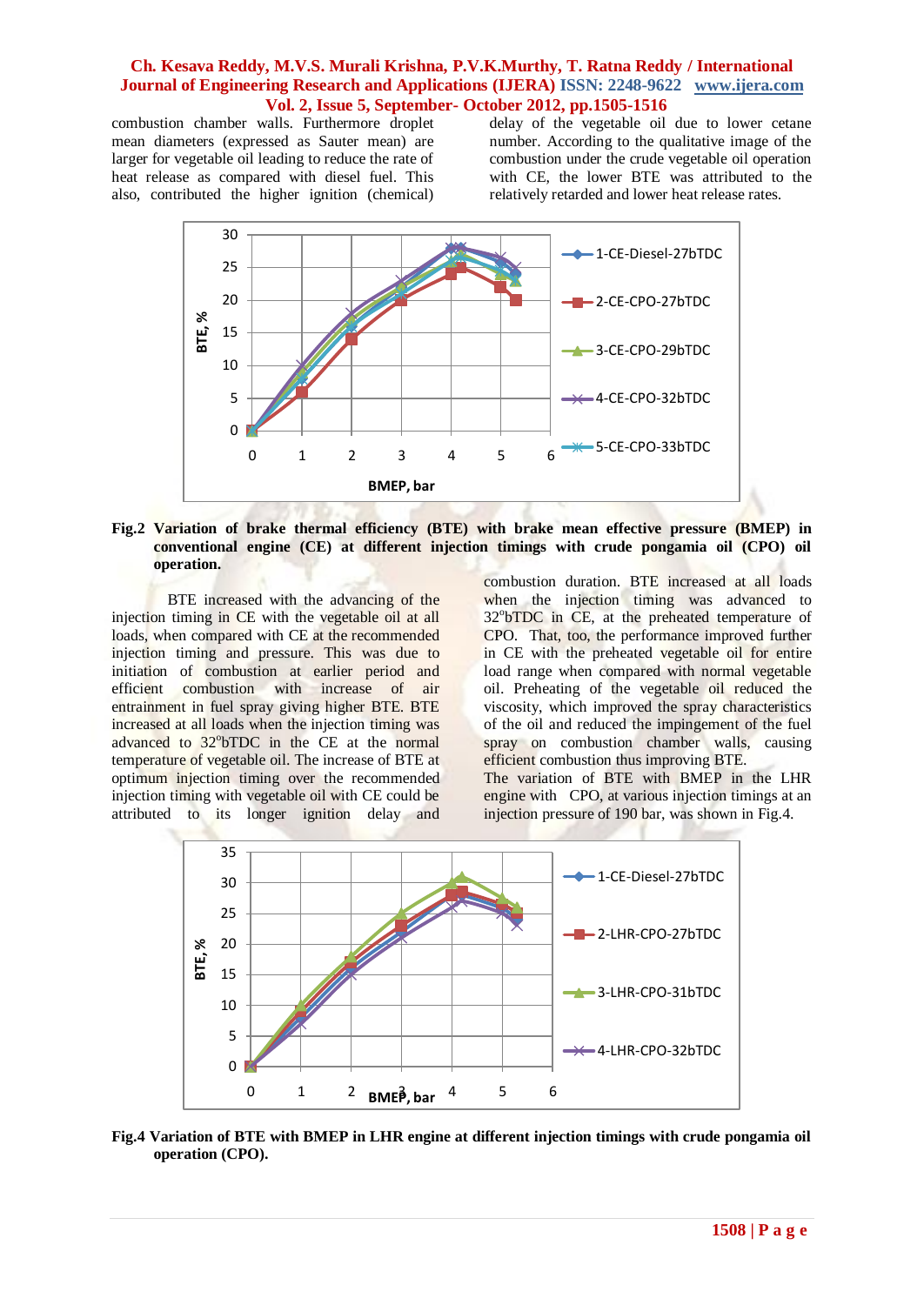LHR version of the engine showed the marginal improvement in the performance for entire load range compared with CE with pure diesel operation. High cylinder temperatures helped in better evaporation and faster combustion of the fuel injected into the combustion chamber. Reduction of ignition delay of the vegetable oil in the hot environment of the LHR engine improved heat release rates and efficient energy utilization. Preheating of vegetable oil improves performance further in LHR version of the engine. The optimum injection timing was found to be 31°bTDC with LHR engine with normal CPO. Since the hot combustion chamber of LHR engine reduced ignition delay and combustion duration and hence the optimum injection timing was obtained earlier with LHR engine when compared with CE with the vegetable oil operation.

Injection pressure was varied from 190 bars to 270 bars to improve the spray characteristics and atomization of the vegetable oils and injection timing was advanced from 27 to 34°bTDC for CE and LHR engine. Table-1 showed the variation of BTE with injection pressure and injection timing at different operating conditions of CPO with different configurations of the engine. BTE increased with increase in injection pressure in both versions of the engine at different operating conditions of the vegetable oil.

#### **TABLE -1**

| VARIATION OF PEAK BTE WITH INJECTION TIMING AND INJECTION PRESSURE IN CE |
|--------------------------------------------------------------------------|
| AND LHR ENGINE AT DIFFERENT OPERATING CONDITIONS OF THE VEGETABLE OIL    |

|                                         |              |          | Peak BTE (%) |                                 |                          |                       |          |                                 |                |           |          |           |                          |  |  |
|-----------------------------------------|--------------|----------|--------------|---------------------------------|--------------------------|-----------------------|----------|---------------------------------|----------------|-----------|----------|-----------|--------------------------|--|--|
| Injection<br>Timing<br>$(^{\circ}bTDC)$ | Test<br>Fuel |          |              |                                 | Conventional Engine (CE) |                       |          | <b>LHR</b> Engine               |                |           |          |           |                          |  |  |
|                                         |              |          |              | <b>Injection Pressure (Bar)</b> |                          |                       |          | <b>Injection Pressure (Bar)</b> |                |           |          |           |                          |  |  |
|                                         |              | 190      |              | 230                             |                          | 270                   |          | 190                             |                | 230       |          | 270       |                          |  |  |
|                                         |              | NT       | PT           | <b>NT</b>                       | PT                       | NT                    | PT       | NT                              | PT             | <b>NT</b> | PT       | <b>NT</b> | PT                       |  |  |
| 27                                      | DF           | 28       | --           | 29                              |                          | 30                    | --       | 29                              | $-$            | 30        | $-$      | 30.<br>5  |                          |  |  |
|                                         | <b>CPO</b>   | 25       | 26           | 26                              | 27                       | 27                    | 28       | 28.<br>5                        | 29.<br>5       | 29.<br>5  | 30       | 30        | 30.<br>5                 |  |  |
| 29                                      | DF           | 28.<br>5 | --           | 29.<br>5                        | $- -$                    | 30.<br>$\overline{2}$ |          | 29.<br>5                        | --             | 30.<br>5  | $-$      | 31        | $- -$                    |  |  |
|                                         | <b>CPO</b>   | 26       | 26.<br>5     | 26.<br>5                        | 27                       | 27                    | 27.<br>5 | 29.<br>5                        | 30             | 30        | 30.<br>5 | 30.<br>5  | 31                       |  |  |
|                                         | DF           | 29       | ---          | 30                              |                          | 30.<br>5              | --       | 29                              | --             | 30        | --       | 30.<br>5  |                          |  |  |
| 30                                      | <b>CPO</b>   | 26.<br>5 | 27           | 27                              | 27.5                     | 28                    | 28.<br>5 | 30                              | 30.<br>5       | 30.<br>5  | 31       | 31.<br>5  | 32                       |  |  |
|                                         | DF           | 29.<br>5 | --           | 30                              |                          | 31                    | --       | $-$                             | $- -$          |           | --       | --        |                          |  |  |
| 31                                      | <b>CPO</b>   | 27       | 27.<br>5     | 28                              | 28.5                     | 27.<br>5              | 28       | 31                              | 31.<br>5       | 31.<br>5  | 32       | 32.<br>5  | 33                       |  |  |
| ÷<br>32                                 | DF           | 30       |              | 30.<br>5                        |                          | 30.<br>5              |          |                                 |                |           |          |           |                          |  |  |
|                                         | <b>CPO</b>   | 28       | 29           | 29                              | 30                       | 30                    | 31       | --                              | $\overline{a}$ | $-$       | --       | --        | $- -$                    |  |  |
| 33                                      | DF           | 31       |              | 31                              |                          | 30                    | ---      | --                              | --             | $-$       | $-$      | --        | $\overline{\phantom{a}}$ |  |  |

DF-Diesel Fuel, CPO-Crude Pongamia Oil, NT- Normal or Room Temperature , PT- Preheat Temperature

The improvement in BTE at higher injection pressure was due to improved fuel spray characteristics. However, the optimum injection timing was not varied even at higher injection pressure with LHR engine, unlike the CE. Hence it was concluded that the optimum injection timing was 32°bTDC at 190 bar, 31°bTDC at 230 bar and 30°bTDC at 270 bar for CE. The optimum injection timing for LHR engine was 31°bTDC irrespective of injection pressure. Peak BTE was higher in LHR engine when compared with CE with different operating conditions of the vegetable oils.

Fig.5 showed the variation of the exhaust gas temperature (EGT) with BMEP in CE and LHR engine with CPO at normal temperature at the recommended and optimized injection timings at an injection pressure of 190 bar. CE with CPO at the recommended injection timing recorded higher EGT at all loads compared with CE with pure diesel operation. Lower heat release rates and retarded heat release associated with high specific energy consumption caused increase in EGT in CE. Ignition delay in the CE with different operating conditions of vegetable oil increased the duration of the burning phase. LHR engine recorded lower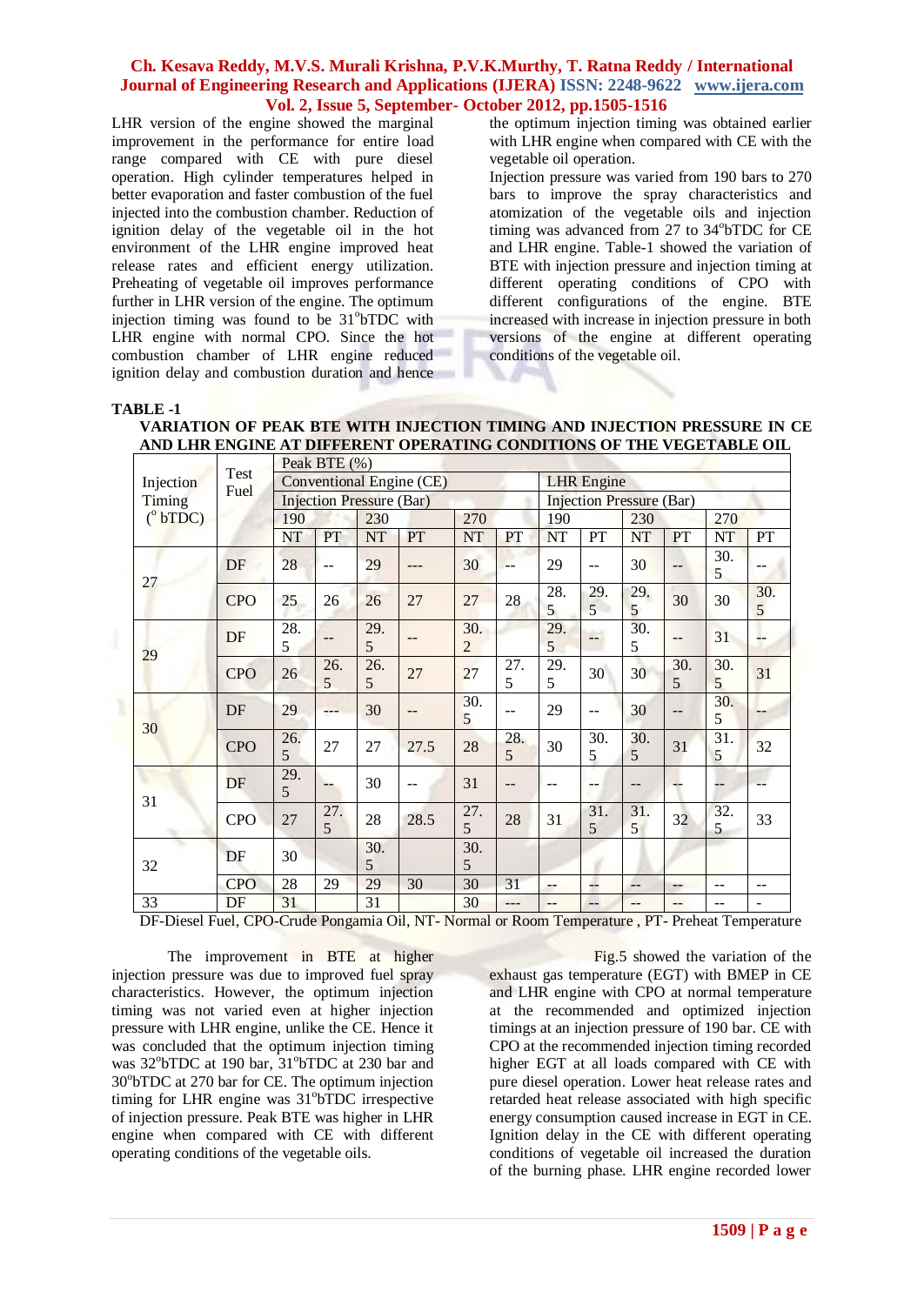value of EGT when compared with CE with vegetable oil operation.



#### **Fig.5 Variation of exhaust gas temperature (EGT) with BMEP in CE and LHR engine at recommend injection timing and optimized injection timings with CPO operation.**

This was due to reduction of ignition delay in the hot environment with the provision of the insulation in the LHR engine, which caused the gases expanded in the cylinder giving higher work output and lower heat rejection. This showed that the performance was improved with LHR engine over CE with vegetable oil operation.

The magnitude of EGT at peak load decreased with advancing of injection timing and with increase of injection pressure in both versions of the engine with vegetable oil. Preheating of the vegetable oil further reduced the magnitude of EGT, compared with normal vegetable oil in both versions of the engine.

Table-2 showed the variation of EGT with injection pressure and injection timing at different operating conditions of CPO with different configurations of the engine. EGT decreased with increase in injection pressure and injection timing with both versions of the engine, which confirmed that performance increased with increase of injection pressure. Preheating of vegetable oil decreased EGT in both versions of the engine.

#### **TABLE-2**

**VARIATION OF EGT AT THE PEAK LOAD WITH THE INJECTION TIMING AND INJECTION PRESSURE IN THE CE AND LHR ENGINE, AT DIFFERENT OPERATING CONDITIONS OF THE VEGETABLE OIL**

|                   | <b>Test</b> |           |            | EGT at the peak load $(^{\circ}C)$ |           |           |     |                                 |     |           |     |     |     |  |
|-------------------|-------------|-----------|------------|------------------------------------|-----------|-----------|-----|---------------------------------|-----|-----------|-----|-----|-----|--|
| Injection         |             | <b>CE</b> |            |                                    |           |           |     | <b>LHR</b> Engine               |     |           |     |     |     |  |
| timing            | Fuel        |           |            | <b>Injection Pressure (Bar)</b>    |           |           |     | <b>Injection Pressure (Bar)</b> |     |           |     |     |     |  |
| $(^{\circ}b$ TDC) |             | 190       | 270<br>230 |                                    |           |           | 190 |                                 | 230 |           | 270 |     |     |  |
|                   |             | <b>NT</b> | <b>PT</b>  | <b>NT</b>                          | <b>PT</b> | <b>NT</b> | PT  | <b>NT</b>                       | PT  | <b>NT</b> | PT  | NT  | PT  |  |
|                   | DF          | 425       | $-$        | 410                                | ---       | 395       | $-$ | 460                             | --- | 450       | --  | 440 |     |  |
| 27                | CPO         | 525       | 500        | 500                                | 490       | 490       | 465 | 470                             | 450 | 450       | 430 | 430 | 410 |  |
|                   | DF          |           |            |                                    |           |           |     | 440                             |     | 430       |     | 420 |     |  |
| 29                | <b>CPO</b>  |           |            |                                    |           |           |     | 430                             | 410 | 410       | 390 | 390 | 370 |  |
|                   | DF          | 410       |            | 400                                | --        | 385       | --- | 460                             |     | 450       | --  | 440 |     |  |
| 30                | CPO         | 500       | 490        | 490                                | 480       | 425       | 415 | 470                             | 450 | 450       | 430 | 430 | 410 |  |
|                   | DF          | 400       |            | 390                                | $- -$     | 375       | --- | 450                             | --- | 445       | --- | 440 | --- |  |
| 31                | <b>CPO</b>  | 450       | 415        | 435                                | 425       | 445       | 435 | 420                             | 400 | 400       | 380 | 380 | 360 |  |
| 32                | DF          | 390       |            | 380                                |           | 380       |     |                                 |     |           |     |     | $-$ |  |
|                   | <b>CPO</b>  | 430       | 410        | 410                                | 390       | 390       | 370 |                                 |     |           |     |     |     |  |
| 33                | DF          | 375       |            | 375                                | ---       | 400       | --  |                                 |     |           |     |     |     |  |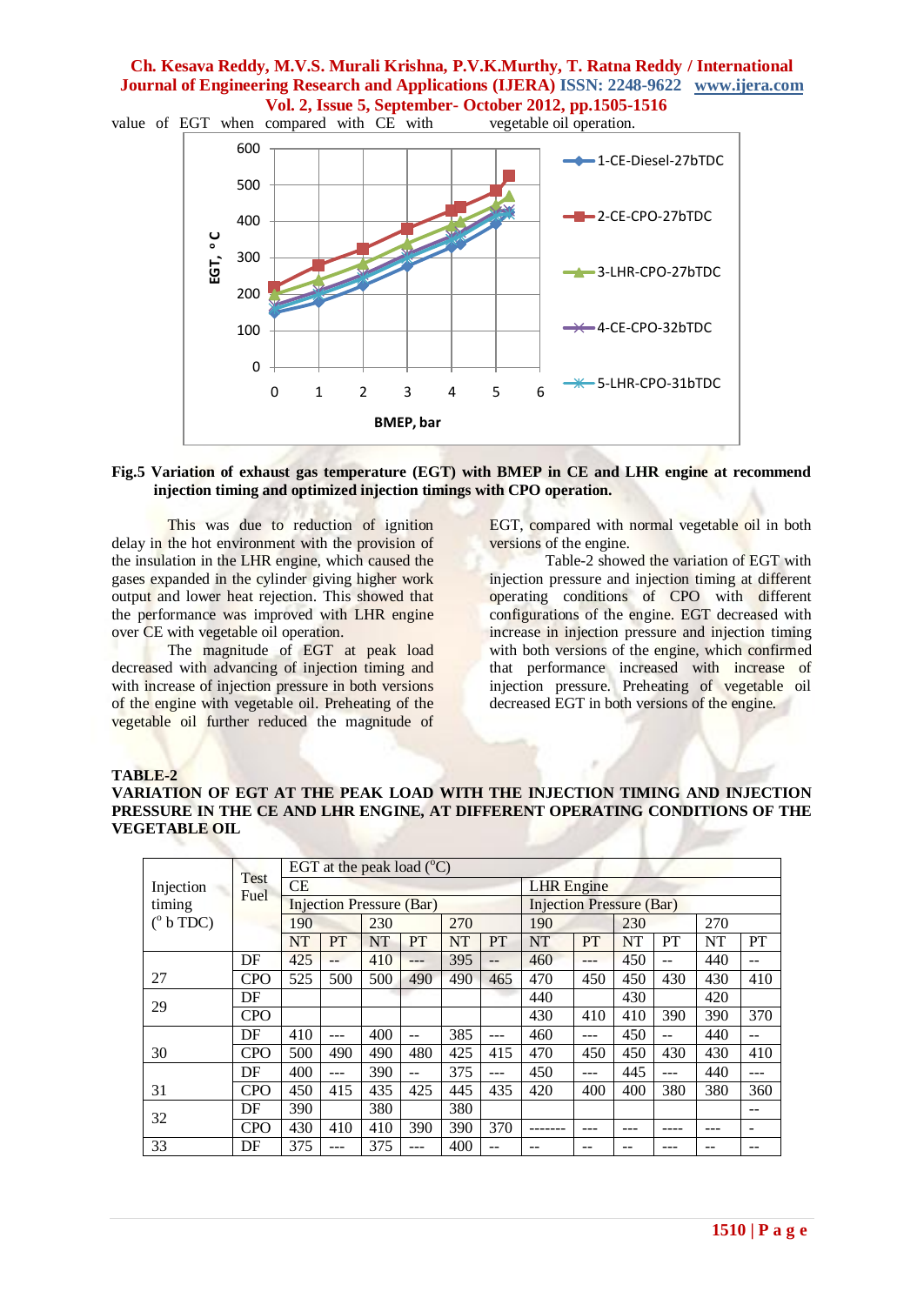Fig.6 showed the variation of the volumetric efficiency (VE) with BMEP in CE and LHR engine with CPO at the recommended and optimized injection timings at an injection pressure of 190 bar. VE decreased with an increase of BMEP in both versions of the engine. This was due to increase of gas temperature with the load. At the recommended injection timing, VE in the both versions of the engine with CPO operation decreased at all loads when compared with CE with pure diesel operation. This was due increase of

temperature of incoming charge in the hot environment created with the provision of insulation, causing reduction in the density and hence the quantity of air with LHR engine. VE increased marginally in CE and LHR engine at optimized injection timings when compared with recommended injection timings with CPO. This was due to decrease of un-burnt fuel fraction in the cylinder leading to increase in VE in CE and reduction of gas temperatures with LHR engine.



**Fig.6. Variation of volumetric efficiency (VE) with BMEP in CE and LHR engine at recommend injection timing and optimized injection timings with CPO operation.**

Table-4 showed the variation of VE with injection pressure and injection timing at **TABLE-4**

different operating conditions of CPO with different configurations of the engine.

# **VARIATION OF VOLUMETRIC EFFICIENCY (VE) AT THE PEAK LOAD WITH THE INJECTION TIMING AND INJECTION PRESSURE IN THE CONVENTIONAL AND LHR ENGINES, AT DIFFERENT OPERATING CONDITIONS OF THE VEGETABLE OIL**

|                  |             | Volumetric efficiency (%) |                                 |           |           |           |                   |           |                                 |           |       |      |                          |  |  |  |
|------------------|-------------|---------------------------|---------------------------------|-----------|-----------|-----------|-------------------|-----------|---------------------------------|-----------|-------|------|--------------------------|--|--|--|
| Injection        | <b>Test</b> | <b>CE</b>                 |                                 |           |           |           | <b>LHR</b> Engine |           |                                 |           |       |      |                          |  |  |  |
| timing           | Fuel        |                           | <b>Injection Pressure (Bar)</b> |           |           |           |                   |           | <b>Injection Pressure (Bar)</b> |           |       |      |                          |  |  |  |
| $(^{\circ}bTDC)$ |             | 190                       |                                 | 230       |           | 270       |                   | 190       |                                 | 230       |       | 270  |                          |  |  |  |
|                  |             | <b>NT</b>                 | PT                              | <b>NT</b> | <b>PT</b> | <b>NT</b> | <b>PT</b>         | <b>NT</b> | <b>PT</b>                       | <b>NT</b> | PT    | NT   | PT                       |  |  |  |
|                  | DF          | 85                        | $-$                             | 86        | $- -$     | 87        | $-$               | 78        | $-$                             | 80        | $- -$ | 82   | --                       |  |  |  |
| 27               | <b>CPO</b>  | 78.5                      | 79.5                            | 79.5      | 80.5      | 80.5      | 81.5              | 75.5      | 76.5                            | 76.5      | 77.5  | 77.5 | 78.5                     |  |  |  |
| 29               | DF          |                           |                                 |           |           |           |                   | 78.5      |                                 | 80.5      |       | 82.5 |                          |  |  |  |
|                  | <b>CPO</b>  | 80                        | 81                              | 81        | 82        | 82        | 83                | 77        | 77.5                            | 78.5      | 79.5  | 79.5 | 80.5                     |  |  |  |
|                  | DF          | 86                        | --                              | 87        |           | 88        |                   | 76        | --                              | 77        | --    | 78   |                          |  |  |  |
| 30               | <b>CPO</b>  | 79                        | 80                              | 80        | 81        | 81        | 82                | 78        | 78.5                            | 78.5      | 79    | 79   | 79.5                     |  |  |  |
| 31               | DF          | 87                        | $- -$                           | 87.5      | $- -$     | 89        | --                |           |                                 |           |       |      |                          |  |  |  |
|                  | <b>CPO</b>  | 79.5                      | 80.5                            | 80.5      | 81.5      | 81.5      | 82.5              | 79        | 79.5                            | 79.5      | 80    | 80   | 80.5                     |  |  |  |
| 32               | DF          | 87.5                      | --                              | 88        | $- -$     | 87        | --                |           | --                              |           | --    | --   | $\overline{\phantom{a}}$ |  |  |  |
|                  | <b>CPO</b>  | 80                        | 81                              | 81        | 82        | 82        | 83                | --        |                                 |           |       |      |                          |  |  |  |
| 33               | DF          | 89                        | --                              | 89        |           | 86        |                   |           |                                 |           |       |      |                          |  |  |  |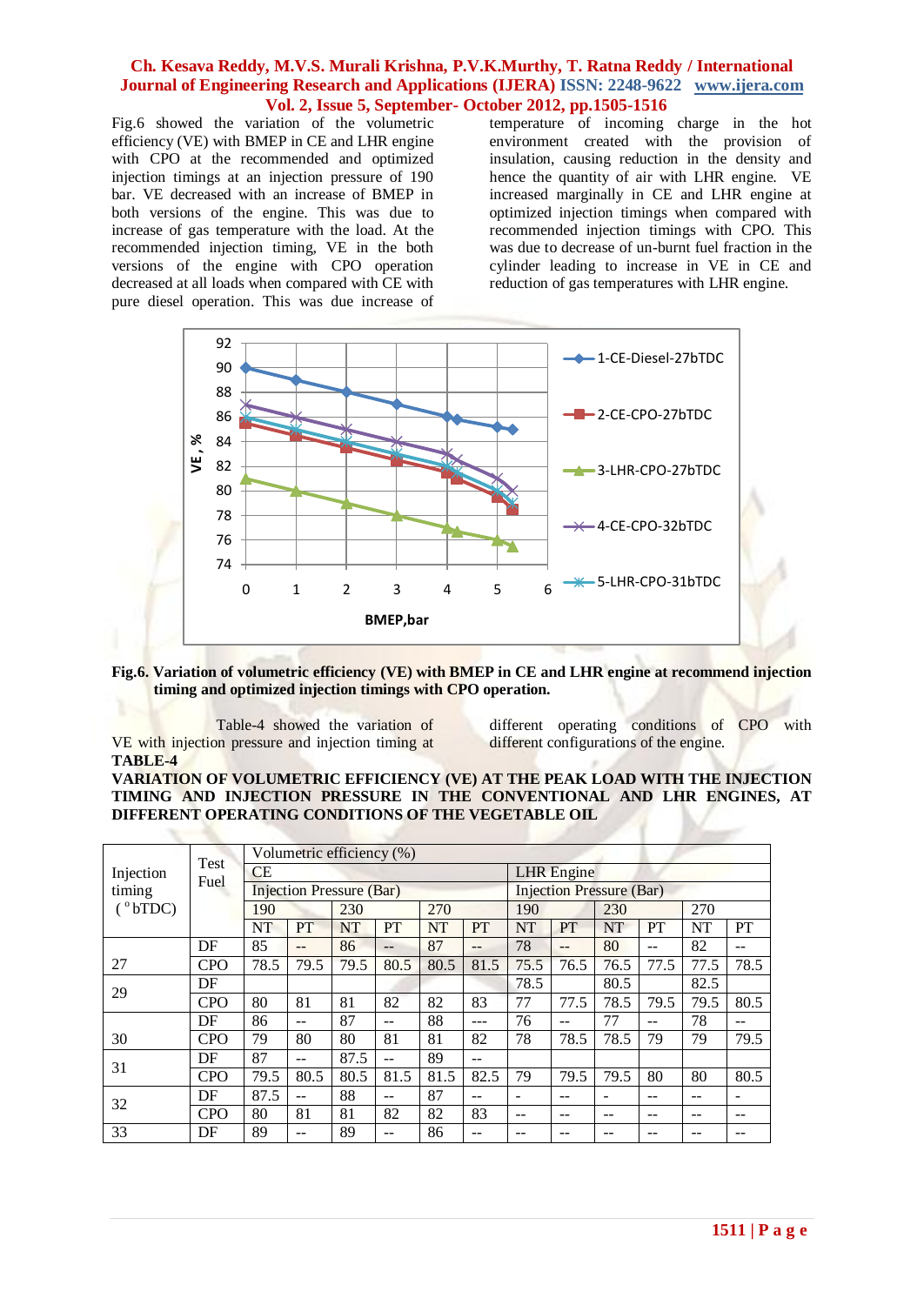VE increased marginally with the advancing of the injection timing and with the increase of injection pressure in both versions of the engine. This was due to better fuel spray characteristics and evaporation at higher injection pressures leading to marginal increase of VE. This was also due to the reduction of residual fraction of the fuel, with the increase of injection pressure. Preheating of the vegetable oil marginally improved VE in both versions of the engine, because of reduction of unburnt fuel concentration with efficient combustion, when compared with the normal temperature of oil.

#### **B Pollution Levels**

Fig.6 showed the variation of the smoke levels with BMEP in CE and LHR engine with vegetable oil operation at the recommended and optimized injection timings at an injection pressure of 190 bar.



**Fig.6. Variation of smoke intensity in Hartridge Smoke Unit (HSU) with BMEP in CE and LHR engine at recommend injection timing and optimized injection timings with crude CPO.**

Drastic increase of smoke levels was observed at the peak load operation in CE at different operating conditions of the vegetable oil, compared with pure diesel operation on CE. This was due to the higher magnitude of the ratio of C/H of CPO (1.13) when compared with pure diesel (0.45). The increase of smoke levels was also due to decrease of air-fuel ratios and VE with vegetable oil compared with pure diesel operation. Smoke levels were related to the density of the fuel. Since vegetable oil has higher density compared to diesel fuels, smoke levels are higher with vegetable oil. However, LHR engine marginally reduced smoke levels due to efficient combustion and less amount of fuel accumulation on the hot combustion chamber walls of the LHR engine at different operating conditions of the vegetable oil compared with the CE. Density influences the fuel injection system. Decreasing the fuel density tends to increase spray dispersion and spray penetration. Preheating of the vegetable oils reduced smoke levels in both versions of the engine, when compared with normal temperature of

.

the vegetable oil. This was due to i) the reduction of density of the vegetable oils, as density was directly proportional to smoke levels, ii) the reduction of the diffusion combustion proportion in CE with the preheated vegetable oil, iii) the reduction of the viscosity of the vegetable oil, with which the fuel spray does not impinge on the combustion chamber walls of lower temperatures rather than it directed into the combustion chamber. Table-5 showed the variation of smoke levels with injection pressure and injection timing at different operating conditions of CPO with different configurations of the engine. Smoke levels decreased with increase of injection timings and with increase of injection pressure, in both versions of the engine, with different operating conditions of the vegetable oil. This was due to improvement in the fuel spray characteristics at higher injection pressures and increase of air entrainment, at the advanced injection timings, causing lower smoke levels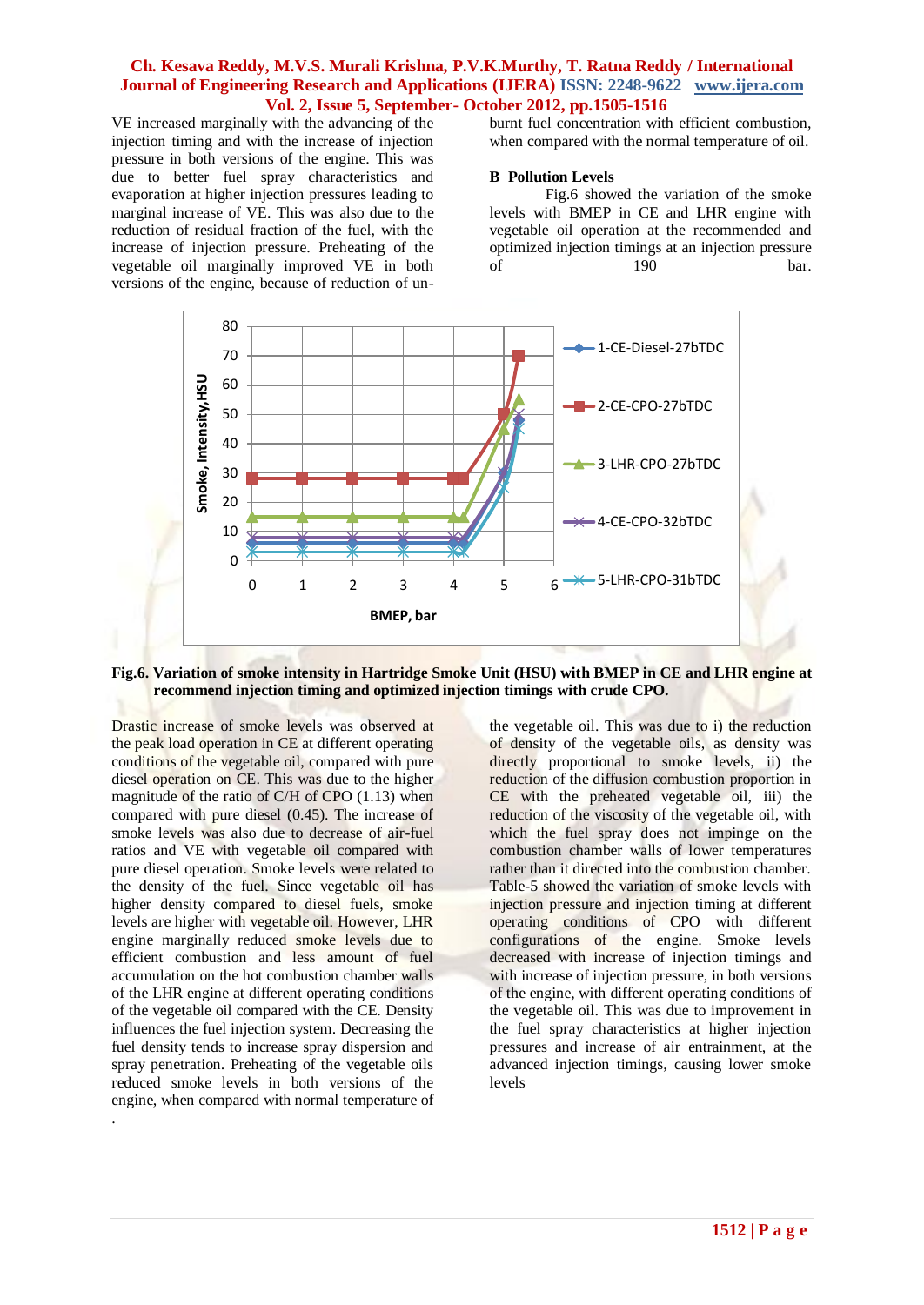### **TABLE-5**

**VARIATION OF SMOKE INTENSITY AT THE PEAK LOAD OPERATION OILS WITH THE INJECTION TIMING AND INJECTION PRESSURE IN THE CONVENTIONAL AND LHR ENGINES, AT DIFFERENT OPERATING CONDITIONS OF THE VEGETABLE OIL**

|                  | <b>Test</b> |     |       | Smoke intensity (HSU)    |     |           |       |            |                          |           |                |           |    |  |  |
|------------------|-------------|-----|-------|--------------------------|-----|-----------|-------|------------|--------------------------|-----------|----------------|-----------|----|--|--|
| Injection        | Fuel        | СE  |       |                          |     |           |       | LHR Engine |                          |           |                |           |    |  |  |
| timing           |             |     |       | Injection Pressure (Bar) |     |           |       |            | Injection Pressure (Bar) |           |                |           |    |  |  |
| $(^{\circ}bTDC)$ |             | 190 |       | 230                      |     | 270       |       | 190        |                          | 230       |                | 270       |    |  |  |
|                  |             | NT  | PT    | NT                       | PT  | <b>NT</b> | PT    | NT         | PT                       | <b>NT</b> | <b>PT</b>      | <b>NT</b> | PT |  |  |
| 27               | DF          | 48  | $- -$ | 38                       | $-$ | 34        | --    | 55         | --                       | 50        | $-$            | 45        |    |  |  |
|                  | <b>CPO</b>  | 70  | 65    | 65                       | 60  | 63        | 60    | 55         | 45                       | 45        | 40             | 40        | 35 |  |  |
| 29               | DF          | 40  |       | 36                       | --  | 34        |       |            |                          |           |                |           |    |  |  |
|                  | <b>CPO</b>  | 68  | 64    | 63                       | 59  | 60        | 57    | 47         | 40                       | 40        | 35             | 35        | 30 |  |  |
|                  | DF          | 36  |       | 34                       | --  | 32        | --    | 45         | --                       | 42        | --             | 41        |    |  |  |
| 30               | <b>CPO</b>  | 67  | 64    | 60                       | 57  | 61        | 58    | 57         | 50                       | 50        | 45             | 45        | 40 |  |  |
|                  | DF          | 33  | ---   | 32                       | --  | 30        | $- -$ | 43         | --                       | 41        | $\overline{a}$ | 40        | -- |  |  |
| 31               | <b>CPO</b>  | 60  | 57    | 57                       | 54  | 54        | 60    | 45         | 40                       | 40        | 35             | 35        | 30 |  |  |
|                  | DF          | 32  | --    | 31                       | --  | 32        | $- -$ | --         | --                       | $-1$      |                | --        | -- |  |  |
| 32               | <b>CPO</b>  | 50  | 45    | 45                       | 40  | 40        | 35    | --         | --                       | $-1$      |                | ---       |    |  |  |
| 33               | DF          | 30  |       | 30                       | --  | 35        | --    |            |                          |           |                |           |    |  |  |

Fig.7 showed the variation of the NOx levels with BMEP in CE and LHR engine with vegetable oil at the recommended and optimized injection timings at an injection pressure of 190 bar. NOx levels were lower in CE while they were higher in LHR engine at different operating conditions of the vegetable oil at the peak load when compared with diesel operation. This was due to lower heat release rate because of high duration of combustion causing lower gas temperatures with the vegetable

oil operation on CE, which reduced NOx levels. Increase of combustion temperatures with the faster combustion and improved heat release rates in LHR engine caused higher NOx levels. As expected, preheating of the vegetable oil decreased NOx levels in both versions of the engine when compared with the normal vegetable oil. This was due to improved air fuel ratios and decrease of combustion temperatures leading to decrease NOx emissions in the CE and decrease of combustion temperatures in the LHR engine with the improvement in air-fuel ratios leading to decrease NOx levels in LHR engine.



**Fig.7. Variation of NOx levels with BMEP in CE and LHR engine at recommend injection timing and optimized injection timings with crude CPO operation.**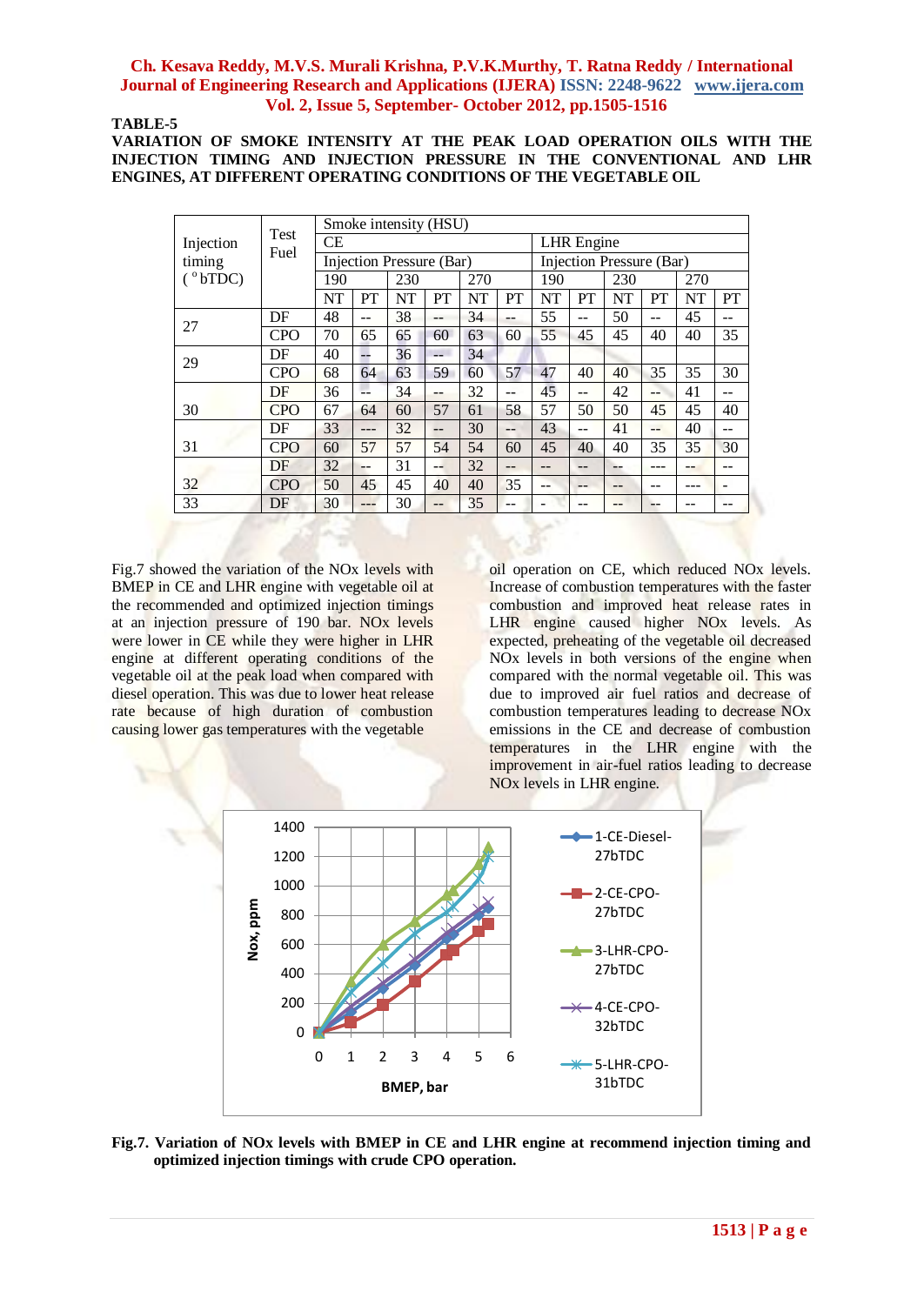Table-6 shows the variation of NOx levels with injection pressure and injection timing at different operating conditions of CPO with different configurations of the engine. NOx levels increased with the advancing of the injection timing in CE with different operating conditions of vegetable oil. Residence time and availability of oxygen had increased, when the injection timing was advanced with the vegetable oil operation, which caused higher NOx levels in CE. However, NOx levels decreased with increase of injection pressure in CE. With the increase of injection pressure, fuel

droplets penetrate and find oxygen counterpart easily. Turbulence of the fuel spray increased the spread of the droplets which caused decrease of gas temperatures marginally thus leading to decrease in NOx levels. Marginal decrease of NOx levels was observed in LHR engine, due to decrease of combustion temperatures**,** which was evident from the fact that thermal efficiency was increased in LHR engine due to the reason sensible gas energy was converted into actual work in LHR engine, when the injection timing was advanced and with increase of injection pressure**.** 

#### **TABLE-6**

**VARIATION OF NO<sup>X</sup> LEVELS AT THE PEAK LOAD WITH THE INJECTION TIMING AND INJECTION PRESSURE IN CE AND LHR ENGINE AT DIFFERENT OPERATING CONDITIONS OF THE VEGETABLE OIL**

|                                                               | Tes                               |                 | NO <sub>x</sub> levels (ppm) |                                 |     |                 |                          |                                 |                          |                       |                       |                       |                       |  |  |  |
|---------------------------------------------------------------|-----------------------------------|-----------------|------------------------------|---------------------------------|-----|-----------------|--------------------------|---------------------------------|--------------------------|-----------------------|-----------------------|-----------------------|-----------------------|--|--|--|
| Injectio<br>n timing<br>$\binom{0}{0}$<br>$\mathbf b$<br>TDC) | t                                 | CE              |                              |                                 |     |                 |                          | <b>LHR</b> Engine               |                          |                       |                       |                       |                       |  |  |  |
|                                                               | Fue                               |                 |                              | <b>Injection Pressure (Bar)</b> |     |                 |                          | <b>Injection Pressure (Bar)</b> |                          |                       |                       |                       |                       |  |  |  |
|                                                               |                                   | 190             |                              | 230                             |     | 270             |                          | 190                             |                          | 230                   |                       | 270                   |                       |  |  |  |
|                                                               |                                   | <b>NT</b>       | PT                           | <b>NT</b>                       | PT  | <b>NT</b>       | PT                       | NT                              | PT                       | <b>NT</b>             | <b>PT</b>             | <b>NT</b>             | <b>PT</b>             |  |  |  |
| 27                                                            | DF                                | 850             |                              | 810                             |     | 770             |                          | 130<br>$\Omega$                 | --                       | 128<br>$\Omega$       | --                    | 126<br>$\Omega$       | --                    |  |  |  |
|                                                               | CP<br>$\overline{O}$              | 740             | 700                          | 700                             | 660 | 660             | 620                      | 126<br>5                        | 125<br>$\overline{0}$    | 123<br>5              | 122<br>$\overline{0}$ | 120<br>$\overline{0}$ | 118<br>5              |  |  |  |
| 29                                                            | DF                                | 900             | $\sim$ $\sim$                | 860                             | $-$ | 820             | $\overline{\phantom{a}}$ |                                 |                          |                       |                       |                       |                       |  |  |  |
|                                                               | $\overline{CP}$<br>$\overline{O}$ | 760             | 720                          | 725                             | 680 | 680             | 640                      | 119<br>$\Omega$                 | 117<br>$\mathbf{0}$      | 117<br>$\theta$       | 114<br>$\overline{0}$ | 114<br>$\mathbf{0}$   | 112<br>$\mathbf{0}$   |  |  |  |
|                                                               | DF                                | 935             | ---                          | 900                             | --- | 860             | --                       | 122<br>5                        | --                       | 120<br>5              | --                    | 118<br>5              | --                    |  |  |  |
| 30                                                            | CP<br>$\mathbf{O}$                | 790             | 750                          | 750                             | 710 | 710             | 670                      | 124<br>$\overline{0}$           | 121<br>$\mathbf{0}$      | 121<br>$\theta$       | 119<br>$\mathbf{0}$   | 119<br>$\mathbf{0}$   | 116<br>$\overline{0}$ |  |  |  |
|                                                               | DF                                | 102<br>$\theta$ |                              | 980                             | --- | 940             | ---                      | 115<br>$\overline{0}$           | --                       | 113<br>$\theta$       | --                    | 111<br>$\overline{0}$ | --                    |  |  |  |
| 31                                                            | CP<br>$\overline{O}$              | 840             | 810                          | 810                             | 770 | 770             | 730                      | 120<br>$\overline{0}$           | 116<br>$\overline{0}$    | 116<br>$\overline{0}$ | 112<br>$\overline{0}$ | 112<br>$\overline{0}$ | 108<br>$\mathbf{0}$   |  |  |  |
|                                                               | DF                                | 110<br>5        |                              | 106<br>$\theta$                 |     | 102<br>$\theta$ |                          | --                              | --                       |                       |                       | --                    | --                    |  |  |  |
| 32                                                            | CP<br>O                           | 890             | 850                          | 850                             | 810 | 810             | 770                      | --                              | $\overline{\phantom{a}}$ | --                    | $-$                   | $- -$                 | $\qquad \qquad -$     |  |  |  |
| 33                                                            | DF                                | 119<br>0        |                              | 115<br>$\overline{0}$           |     | 111<br>$\theta$ |                          |                                 |                          |                       |                       |                       |                       |  |  |  |

#### **C Combustion Characteristics**

Table-7 presented the comparison on the magnitudes of PP, MRPR, TOPP and TOMRPR with the injection timing and injection pressure, at the peak load operation of CE and LHR engine with vegetable oil operation. Peak pressures were lower in CE while they were higher in LHR engine at the recommended injection timing and pressure, when compared with pure diesel operation on CE. This was due to increase of ignition delay, as vegetable oils require large duration of combustion. Mean while the piston started making downward motion thus increasing volume when the combustion takes place in CE. LHR engine increased the massburning rate of the fuel in the hot environment leading to produce higher peak pressures. The advantage of using LHR engine for vegetable oil was obvious as it could burn low cetane and high viscous fuels. Peak pressures increased with the increase of injection pressure and with the advancing of the injection timing in both versions of the engine, with the vegetable oil operation. Higher injection pressure produced smaller fuel particles with low surface to volume ratio, giving rise to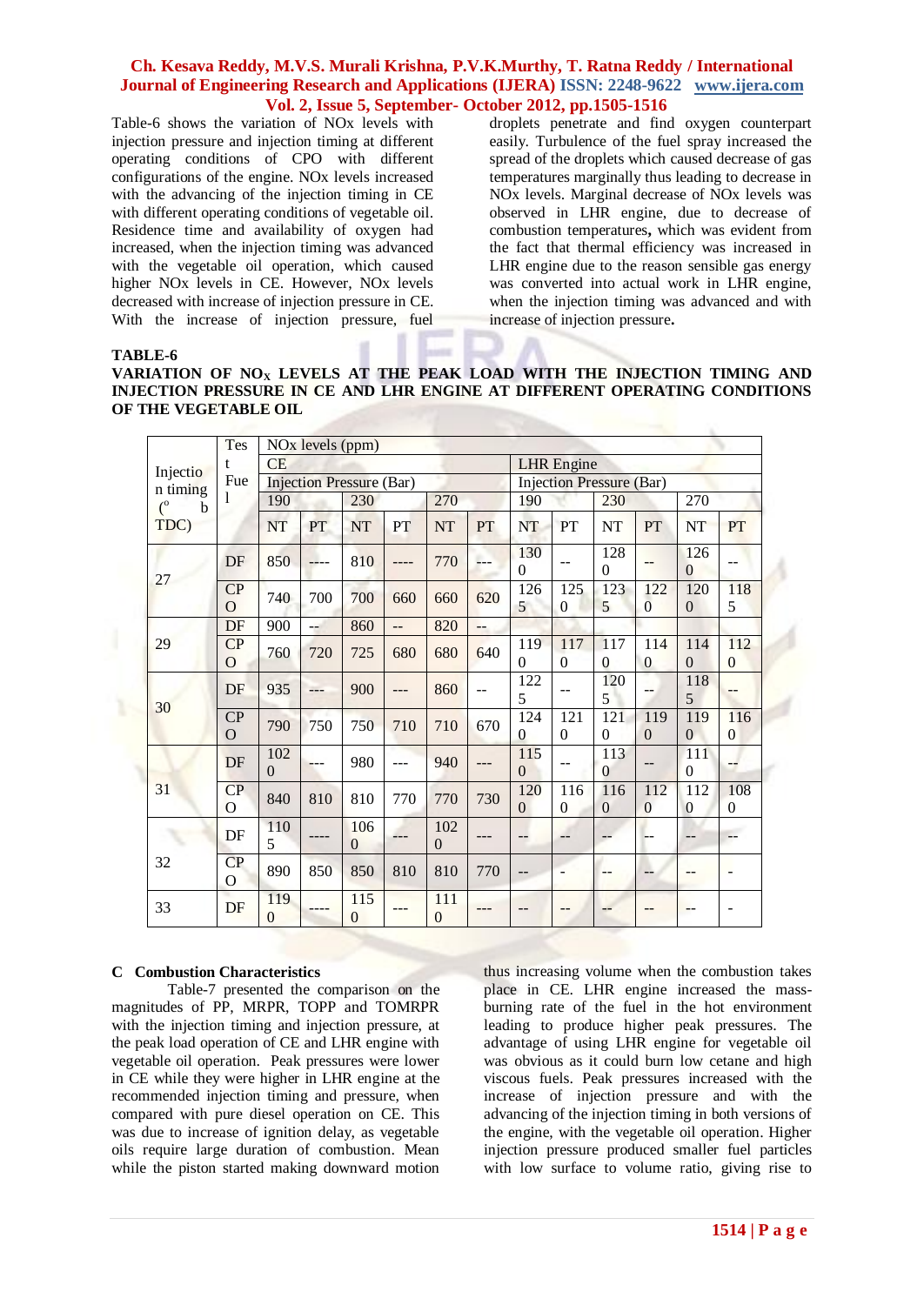higher PP. With the advancing of the injection timing to the optimum value with the CE, more amount of the fuel accumulated in the combustion chamber due to increase of ignition delay as the fuel spray found the air at lower pressure and temperature in the combustion chamber. When the fuel- air mixture burns, it produces more combustion temperatures and pressures due to increase of the mass of the fuel. With LHR engine, peak pressures increases due to effective utilization of the charge with the advancing of the injection timing to the optimum value. The magnitude of TOPP decreased with the advancing of the injection timing and with increase of injection pressure in both versions of the engine, at different operating conditions of vegetable oils. TOPP was more with

different operating conditions of vegetable oils in CE, when compared with pure diesel operation on CE. This was due to higher ignition delay with the vegetable oil when compared with pure diesel fuel. This once again established the fact by observing lower peak pressures and higher TOPP, that CE with vegetable oil operation showed the deterioration in the performance when compared with pure diesel operation on CE. Preheating of the vegetable oil showed lower TOPP, compared with vegetable oil at normal temperature. This once again confirmed by observing the lower TOPP and higher PP, the performance of the both versions of the engine improved with the preheated vegetable oil compared with the normal vegetable oil. .

**TABLE-7**

## **VARIATION OF PP, MRPR, TOPP AND TOMRPR WITH INJECTION TIMING AND INJECTION PRESSURE AT THE PEAK LOAD OPERATION OF CE AND LHR ENGINE WITH VEGETABLE OIL OPERATION**

| Injection<br>timing<br>$(^{\circ}bTDC)$ /<br>Test fuel | Engine<br>version | PP(bar)<br>Injection pressure (Bar) |      |           |       |           | MRPR (Bar/deg)           |           |       | TOPP (Deg) |                             |     |                          | TOMRPR (Deg)                   |                |           |          |
|--------------------------------------------------------|-------------------|-------------------------------------|------|-----------|-------|-----------|--------------------------|-----------|-------|------------|-----------------------------|-----|--------------------------|--------------------------------|----------------|-----------|----------|
|                                                        |                   |                                     |      |           |       |           | Injection pressure (Bar) |           |       |            | Injection<br>(Bar)          |     | pressure                 | Injection<br>pressure<br>(Bar) |                |           |          |
|                                                        |                   | 190                                 |      | 270       |       | 190       |                          | 270       |       | 190        |                             | 270 |                          | 190                            |                | 270       |          |
|                                                        |                   | NT                                  | PT   | <b>NT</b> | PT    | <b>NT</b> | PT                       | <b>NT</b> | PT    | <b>NT</b>  | $\mathbf P$<br>$\mathbf{T}$ | NT  | PT                       | NT                             | P<br>T         | <b>NT</b> | P<br>T   |
| 27/Diesel                                              | <b>CE</b>         | 50.4                                | $-$  | 53.5      | $---$ | 3.1       | $---$                    | 3.4       | $-1$  | 9          | $\overline{\phantom{a}}$    | 8   | $\qquad \qquad -$        | $\overline{0}$                 | $\overline{0}$ | $\Omega$  | $\Omega$ |
|                                                        | <b>LHR</b>        | 48.1                                | $-$  | 53.0      | $-$   | 2.9       | $\qquad \qquad -$        | 3.1       | $- -$ | 10         | $-$                         | 9   | $\overline{\phantom{a}}$ | $\Omega$                       | $\Omega$       | $\Omega$  | $\Omega$ |
| 27/                                                    | <b>CE</b>         | 45.9                                | 47.9 | 48.1      | 49.4  | 2.1       | 2.2                      | 2.8       | 2.9   | 12         | 11                          | 12  | 10                       |                                |                |           | 1        |
| <b>CPO</b>                                             | <b>LHR</b>        | 58.8                                | 59.7 | 62.1      | 63.8  | 3.2       | 3.3                      | 3.4       | 3.5   | 11         | 10                          | 10  | 9                        |                                |                |           | 1        |
| 31/CPO                                                 | <b>LHR</b>        | 61.5                                | 62.8 | 64.1      | 64.8  | 3.6       | 3.8                      | 3.8       | 3.9   | 10         | 9                           | 9   | 9                        | $\Omega$                       | $\Omega$       | $\Omega$  | $\Omega$ |
| 32/CPO                                                 | CE                | 52.3                                | 53.6 |           |       | 3.4       | 3.6                      |           |       | 11         | 10                          |     |                          | $\overline{0}$                 | $\overline{0}$ |           |          |

This trend of increase of MRPR and decrease of TOMRPR indicated better and faster energy substitution and utilization by vegetable oils, which could replace 100% diesel fuel. However, these combustion characters were within the limits hence the vegetable oils could be effectively substituted for diesel fuel

#### **Conclusions**

Vegetable oil operation at 27°bTDC on CE showed the deterioration in the performance, while LHR engine showed improved performance, when compared with pure diesel operation on CE. Preheating of the vegetable oils improved performance when compared with normal vegetable oils in both versions of the engine. Improvement in the performance was observed with the advancing of the injection timing and with the increase of injection pressure with the vegetable oil operation on both versions of the engine. CE with crude vegetable oil operation showed the optimum injection timing at 32°bTDC, while the LHR engine showed the optimum injection at 31<sup>o</sup>bTDC at an injection pressure of 190 bars. At the recommended injection timing and pressure, crude vegetable oil operation on CE increased smoke levels, decreased NOx levels, while LHR engine decreased smoke levels and increased NOx levels when compared with pure diesel operation on CE. Preheating of the crude vegetable oil decreased smoke levels and NOx levels slightly in both versions of the engine. CE with vegetable oil operation decreased smoke levels and increased NOx levels, while LHR engine decreased smoke